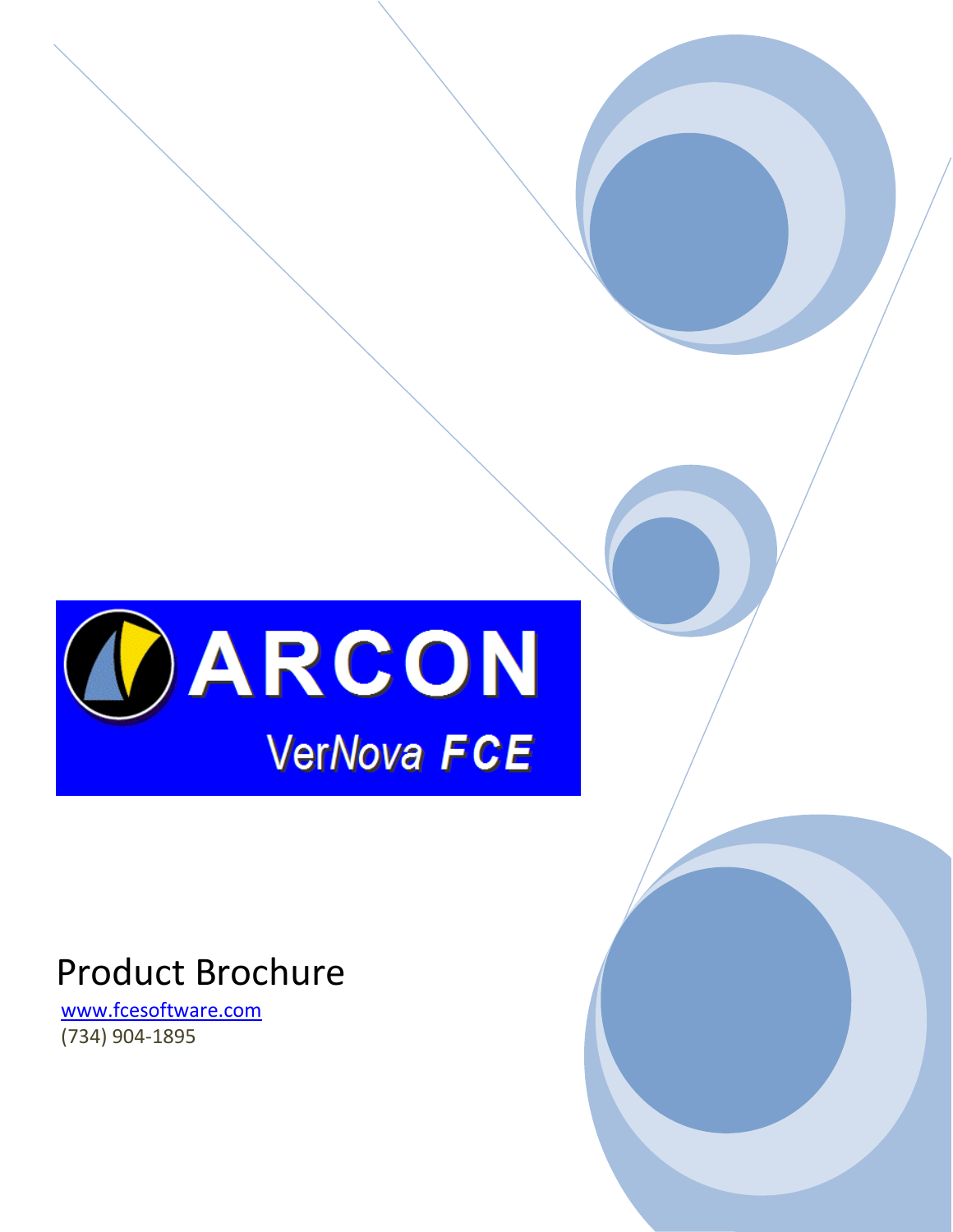Our primary focus is to assist physicians and therapists in the objective evaluation of functional abilities by developing, providing and supporting our industry leading FCE software and instrumentation.

While the Arcon FCE system uses state-of-theart, automated evaluation tools, it is important to remember that the key to every FCE system is the *software* used to collect, process and summarize your data.

We guarantee our FCE software to be:

- Easy to use.
- Widely accepted by insurance companies, physicians and other referral sources.
- Easy to store and edit all data.
- Intuitive, with menus and help screens describing tests, protocols, system calibration and set-up.
- Complete, automated FCE reports in Microsoft Word with clearly presented data, pictures and summary.

The Arcon FCE software is the culmination of 25 years of development and refinement. Its performance is robust and reliable and provides a superior clinical tool to enhance your practice.

We have the largest installed customer base, with almost 1,000 clinics across North America, employing our evaluation software and hardware.

Our functional evaluation software and testing protocols have been designed with the help of Physical Therapists, Occupational Therapists, Exercise Physiologists, and Kinesiologists, as well as Physicians engaged in Occupational and Physical Medicine.

The Arcon FCE methodology and reports are accepted by disability evaluators and insurance companies as an industry standard.



**The Arcon system includes:**

- \* Computerized grip and pinch dynamometers. \* Isometric testing unit (ISTU) with dynamic lifting shelf attachment.
- \* Upper extremity strength testing attachment. \* Electronic goniometer.
	- \* Dual range of motion inclinometers. \* MTM dexterity boards.
	- \* Computerized wireless heart rate monitor.

#### **Testing protocols include:**

- \* Grip and pinch strength with reliability and comparison to norms.
- \* Whole Body Isometric & Dynamic lifting.
- \* Isometric testing for upper and lower extremities.
	- \* Range of motion testing.
		- \* Dexterity testing.
	- \* Movement, balance and postural tolerance. \* Aerobic capacity testing.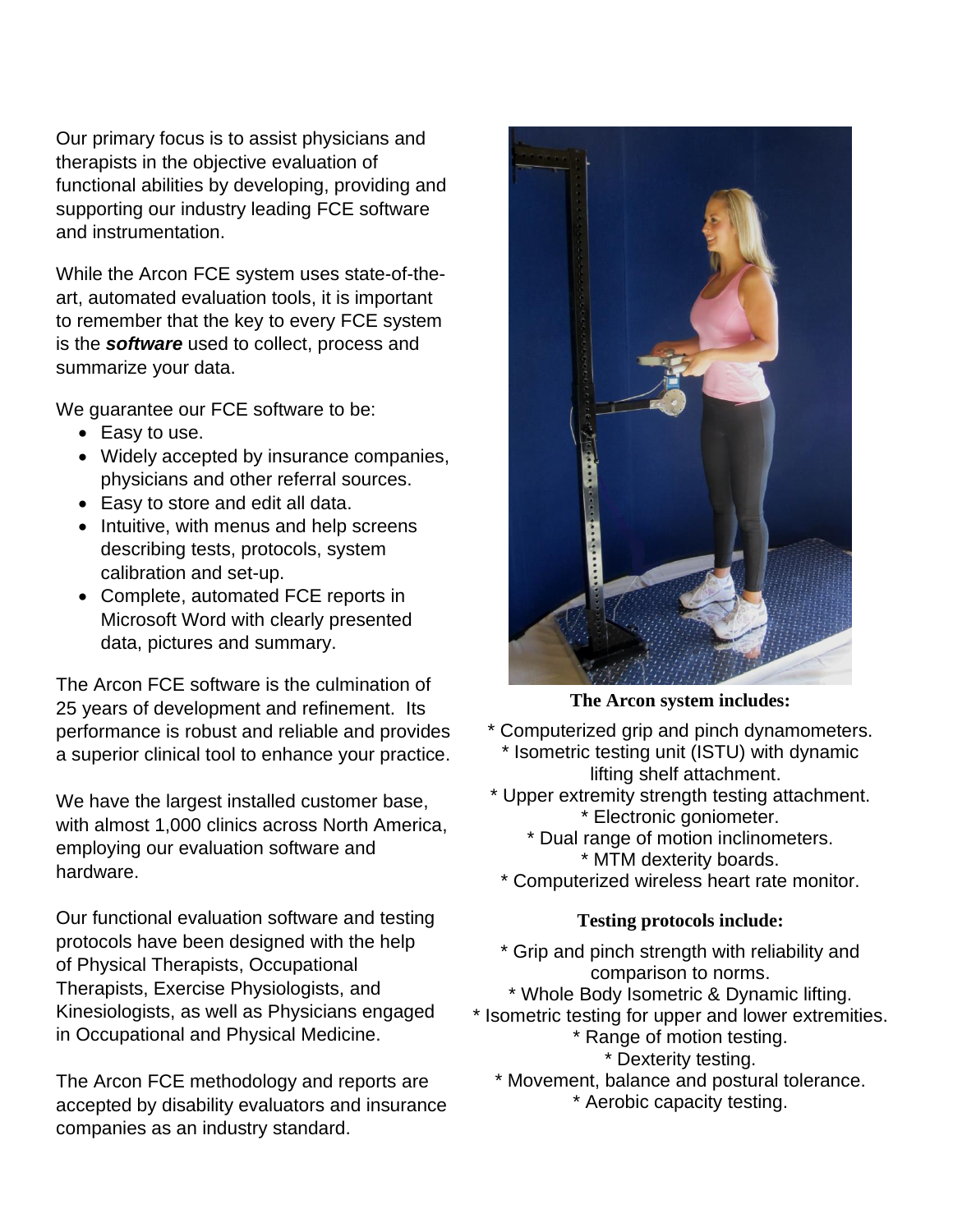### **ARCON Functional Evaluation System**

The ARCON system is a user-friendly tool to help clinicians perform Functional Capacity Evaluations (FCEs) in a simple, accurate and consistent manner. The system produces high quality evaluations by combining three critical components: the evaluation **Tools** (hardware and software), the evaluation **Protocol** and a Competent Trained **Evaluator**. These components work together to assure easily understood, reliable and legally defensible results.

### **The Tools:**

The ARCON system is designed to collect objective information about a client's physical abilities. The FCE software and hardware augment a clinician's skills by streamlining the cumbersome and time-consuming tasks of data collection and report generation, so that the evaluator can focus on the assessment itself. The system tools perform real time measurement of functional strength, movement and postural activities while also recording heart rate. The system takes care of stepping through the proper sequence of activities and automatically saves the data for each task, along with any observations that the clinician may wish to add.

The ARCON system substantially reduces measurement and calculation errors. Each instrument is controlled and monitored by the FCE software, resulting in a high degree of accuracy. Strength measurements are accurate to the nearest pound or to 1% of full scale. Angle measurements (goniometer and inclinometers) are accurate to the nearest degree. The ARCON software includes calibration procedures for each instrument and has an internal check to ensure that calibration is verified or performed on at least on a bi-monthly basis. The evaluator is alerted if measured values are unusually high or low so that equipment problems, while rare, can be quickly detected. By comparison, typical manual FCE systems may only have their tools calibrated once a year or less.

Upon completion of the FCE, the ARCON software automatically generates a finished report in a matter of minutes. The results of the evaluation are presented in a clear and concise manner, and all measurements, graphs, scores, clinical observations, and computed ability levels are accurately transcribed. Since all supporting data is saved in the ARCON system, it is a simple matter to revise a report should additional information become available.

### **The Protocol:**

The ARCON FCE protocol is based on published peer-reviewed research. The component functional tests have been selected based on input from physicians, physical and occupational therapists, exercise physiologists, nurse case managers and vocational professionals. The protocol is designed to provide a comprehensive assessment of the client's functional abilities. A typical evaluation takes approximately 4 hours, and is comprised of a variety of components that objectively predict a client's specific physical abilities over the course of an 8-hour day. While the ARCON system allows clinicians flexibility in the selection of component tests, a typical FCE includes the following sections.

*Intake Interview:* The intake interview is an opportunity for the evaluator to describe the functional evaluation procedure and to identify expectations using an informed consent document. It is also an opportunity to develop a rapport with the client and allay any fears associated with functional testing. During this component of testing the client has an opportunity to tell his or her story. Often times this is the first opportunity that the client has had to describe the injury or illness process fully and how it has impacted both work and activities of daily living. The evaluator is able to collect the client's perception of current capabilities and compare those to demonstrated functional abilities observed later during the evaluation. The evaluator is also able to measure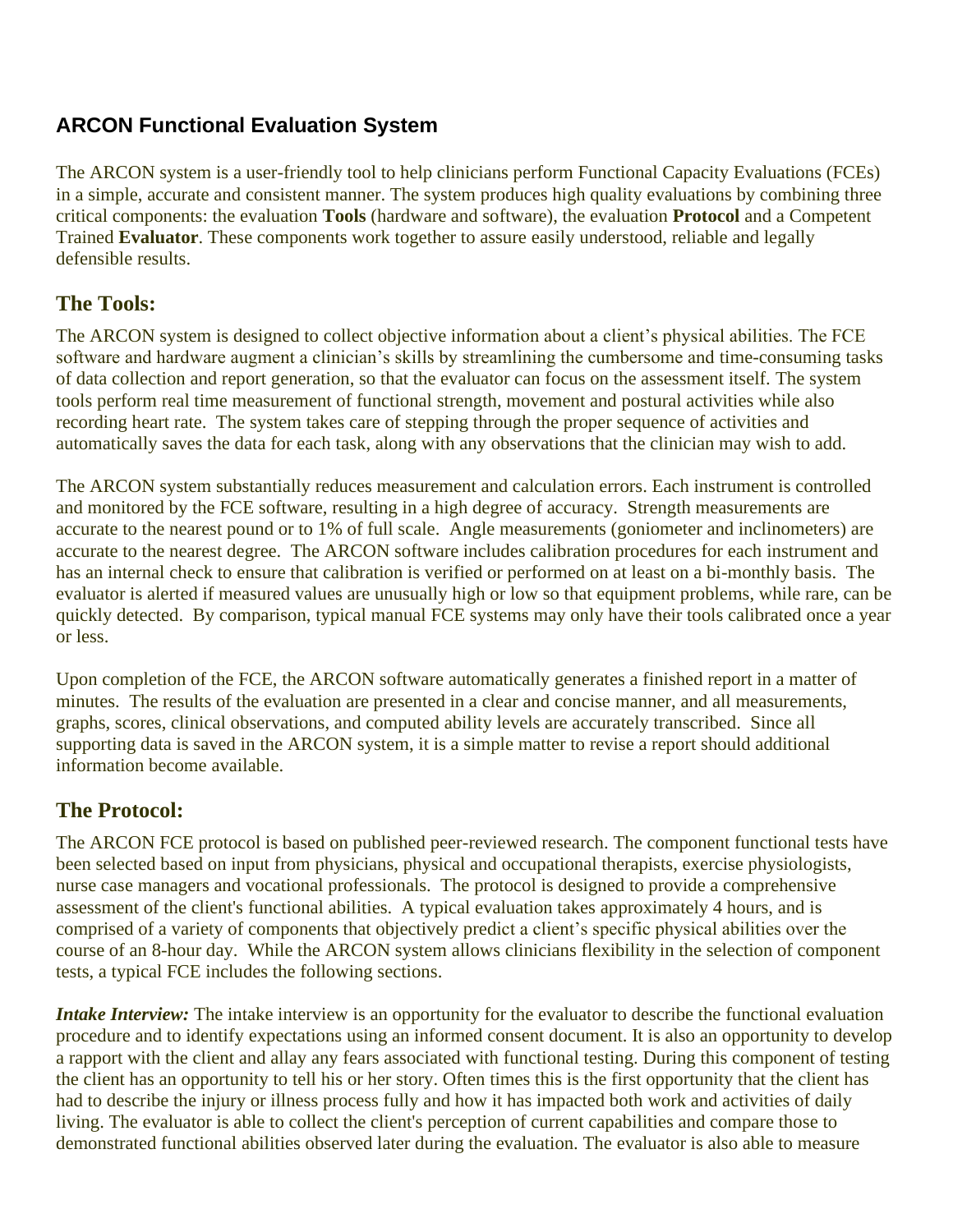tolerance for sustained sitting during this time.

*Musculoskeletal Screen:* The client undergoes a brief general screen of functional movement as well as an optional diagnostic specific assessment of injured areas. Range of motion, strength, stability, sensation and other diagnosis specific testing can be correlated with demonstrated functional abilities performed later in the evaluation for consistency. The screen confirms diagnostic criteria, ensures that the client is safe to proceed with more physically demanding portions of the exam and identifies specific deficits. Also, during this component of the evaluation, grip and pinch strength data is collected. This data is compared to population norms based on gender and age. It is also used in determining the client's reliability of effort.

*Strength Testing:* Whole body lifting, pushing, pulling and carrying capacity is measured both statically and dynamically. Static (isometric) testing is an excellent tool for quickly and safely assessing maximum strength in various work postures. Dynamic lifting is performed utilizing the PILE protocol (Progressive Isoinertial Lifting Evaluation) and has application for both occasional and frequent demand levels of work. Heart rates are measured during static and dynamic lifting and provide physiological evidence of exertion (reliability of effort) by the client during these tasks. Strength abilities are rated using the standard categories defined in the Dictionary of Occupational Titles published by the U.S. Department of Labor.

*Functional Abilities:* The ARCON protocol uses Methods-Time-Measurement (MTM) testing to measure a client's abilities in activities that involve movement, dexterity and/or postural tolerance. MTM utilizes the Industrial Standard (IS) criterion as an objective basis for rating ability levels. The Industrial Standard is defined as the time it takes an average worker (male or female), between 18 and 65 with average skills, to perform a task at a rate that he or she can maintain over an 8-hour workday with appropriate allowance for rest, and without undue stress or fatigue. This method of rating functional abilities is based on an extensive body of research published over the past 70 years. Some functional evaluation systems rely on clinical observation of functional tasks, with the rating of a client's ability based on the evaluator's clinical judgment. With MTM testing, the client's ability for each of the functional activities is objectively obtained through direct measurement. ARCON MTM results are reliable, valid and not influenced by evaluator judgment or bias.

*Cardiovascular Assessment:* Another component used to predict a client's ability to perform work is aerobic capacity. Studies suggest that workers can sustain an energy expenditure rate of 33% of maximum aerobic capacity (VO2 max) over an 8-hour day. The Arcon system offers three sub-maximal aerobic tests that predict VO2 max, and thus sustained work capacity. The Canadian Aerobic Fitness Test and the YMCA Step Test are both simple step tests that can quickly and safely predict aerobic capacity, while the Single Stage Treadmill Test uses a motorized treadmill that some clients find easier to tolerate than a step test. When a client has a job with a significant energy demand, the results of a cardiovascular assessment will indicate if he or she is capable of meeting that demand upon return to work.

*Reliability of Effort:* Essential to every FCE is an objective assessment of the reliability of effort demonstrated by the client during the evaluation. It is also important to identify symptom complaints and/or behaviors that are inconsistent or exaggerated when compared to objective evidence. Reliability is determined based on evidence collected over the entire evaluation and not simply the results a single test. Observed behaviors are compared to the client's perception of abilities and self-reported symptoms. The ARCON system calculates up to 70 independent measures of reliability over the course of an evaluation. These include a statistical consistency of effort and movement, heart rate responses to exertion, quality and speed of movement patterns, force curve analysis and distraction techniques such as isometric horizontal strength changes, rapid exchange grip testing and Waddell's non-organic signs.

The ARCON FCE system includes instructions for each task as well as suggestions for verbal cues that can be used during testing. Each individual component of the ARCON protocol is well supported with peer reviewed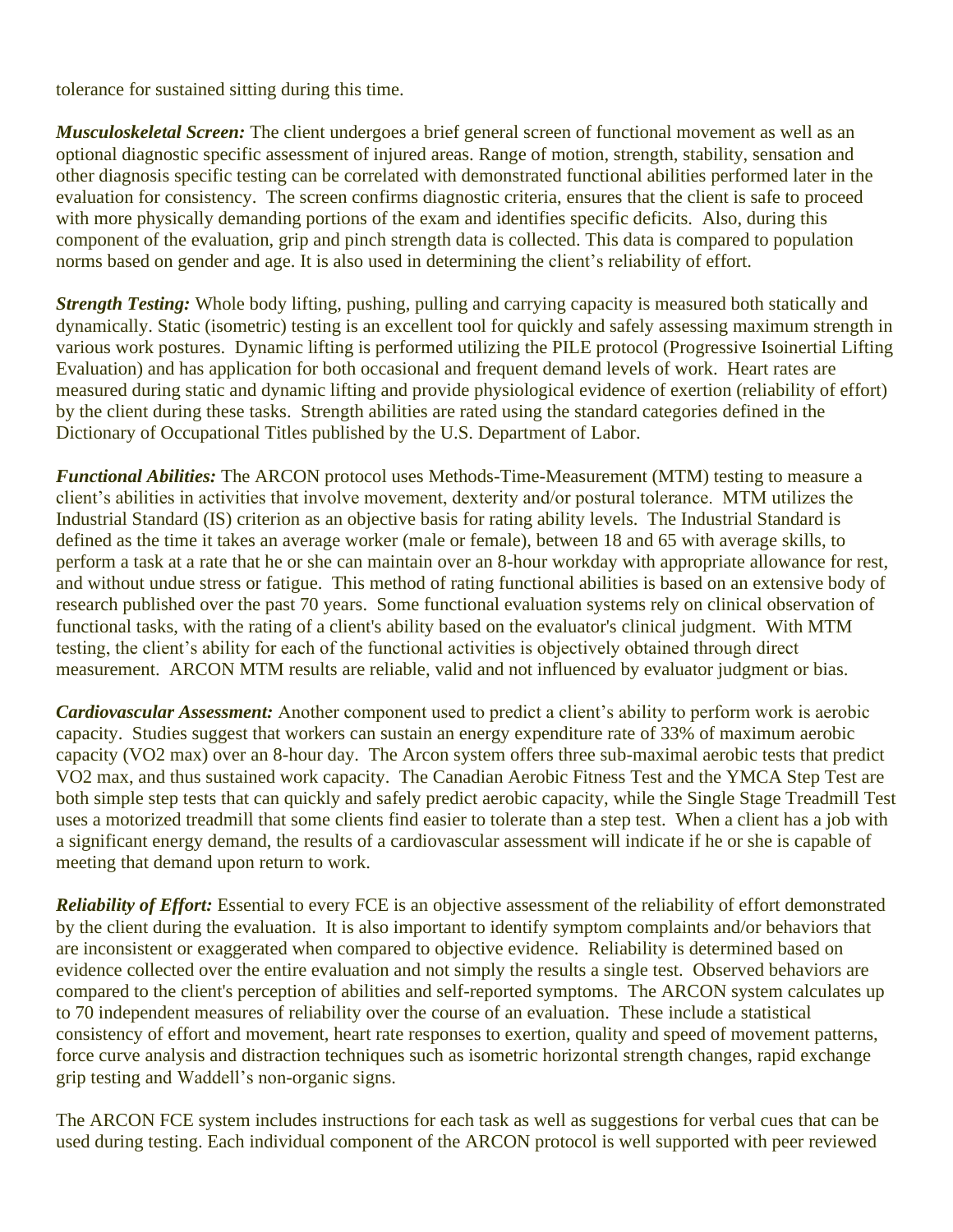literature.

### **Competent Trained Evaluator:**

Ultimately, the results of the functional evaluation hinge on the correct performance and interpretation of the testing protocol. Each ARCON evaluator is a highly trained clinical professional. These professionals may come from a variety of different backgrounds and include Physicians, Chiropractors, Physical and Occupational Therapists, Exercise Physiologists, Kinesiologists and Athletic Trainers. Each evaluator receives extensive training in the technical operation of the equipment. As an additional quality assurance check, ARCON will optionally perform a quality over read for the first few functional evaluations performed by new evaluators. This includes a technical review to ensure testing was performed to protocol standards and a clinical over read to ensure that the report answers referral questions and data supports the evaluator's conclusions. Evaluators also have a technical support staff available to assist them with any questions before, during and after the evaluation.

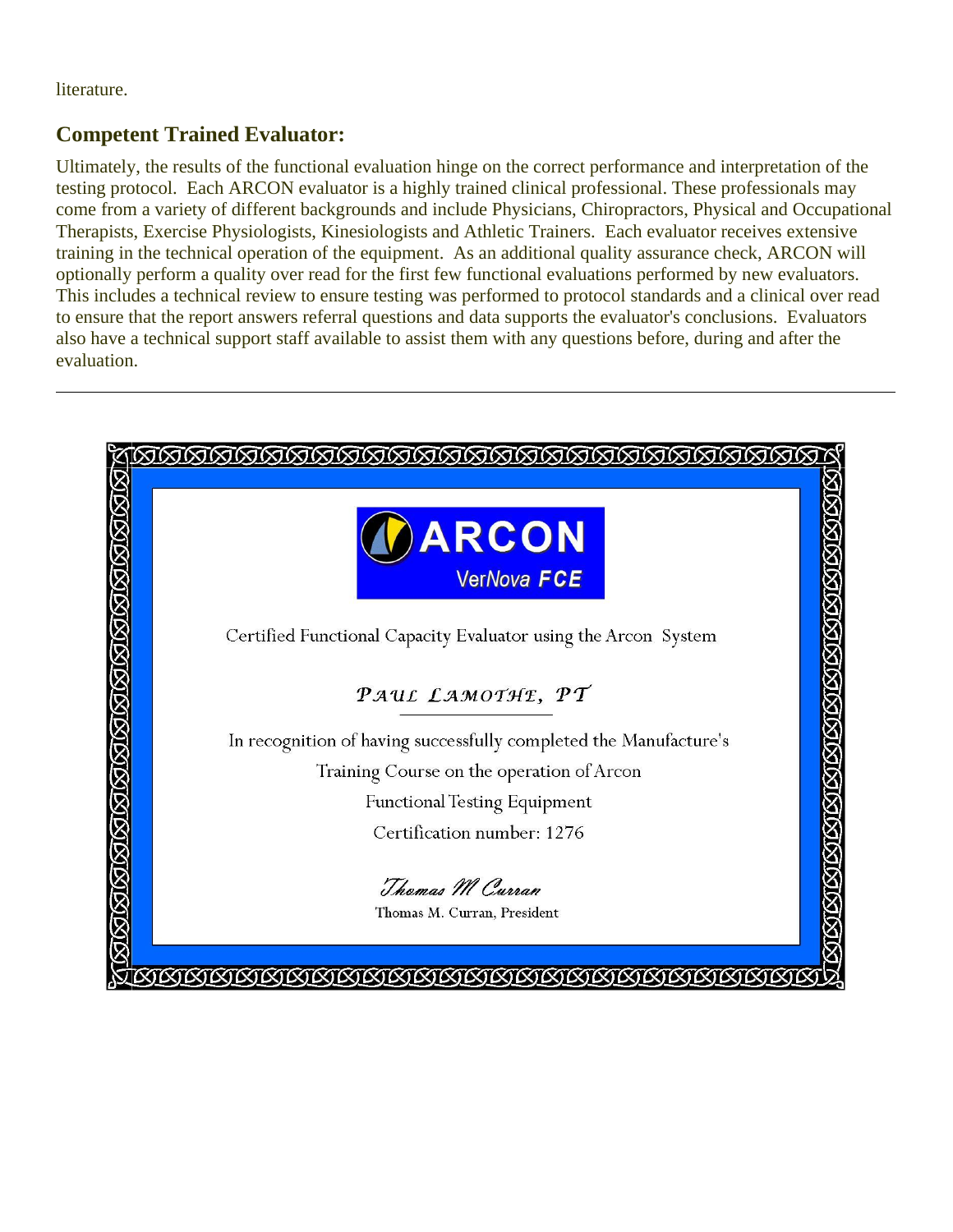## **Computerized Tools and Protocols**







**Isometric Lift Construction Example 2 and Dynamic Lift Arcon FCE System** 





**Isometric Grip & Pinch Wireless Inclinometers Wireless Goniometry**







**Wireless Heart Rate Hand and Finger Dexterity MTM Protocols**

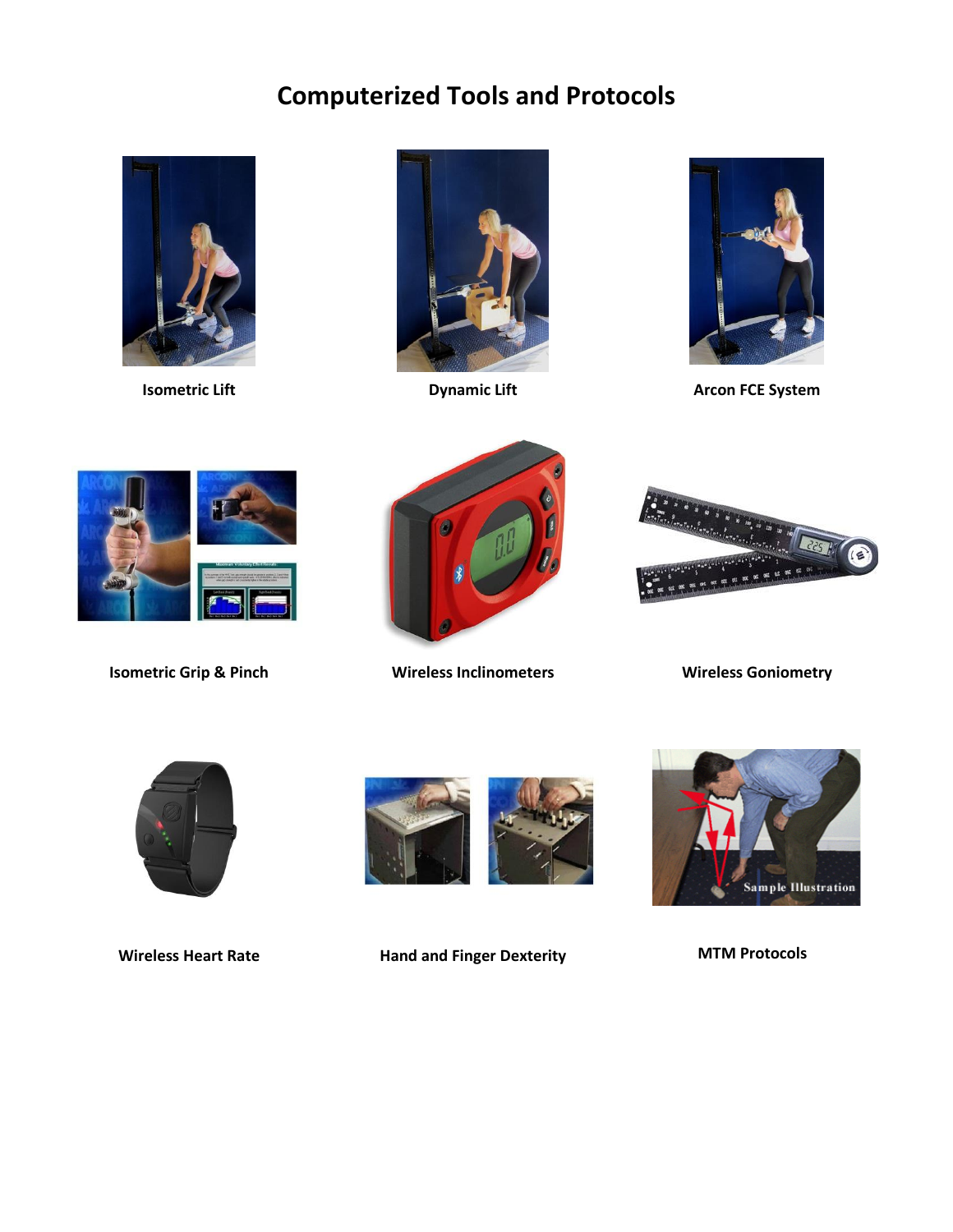**Sample report summary** (The full report with graphs will typically run about 30 pages)



**Your Evaluation Center** Your Street, Your City, ST Phone: 123-456-7890

**FUNCTIONAL CAPACITY EVALUATION**

Ms. Edna Benoiter Hastings Insurance Co. 100 American Way New York, NY 10000

#### **RE: Sample Patient (12345678)**

#### **PURPOSE OF ASSESSMENT**

Mr. Patient has completed a course of physical therapy for Lumbar Sprain/Strain sustained in an accident at work. Treating physician seeks to determine if he currently meets the essential physical demands of his own job, or to determine appropriate restrictions or modifications that would permit Mr. Patient to return to work on a full-time basis.

#### **RELIABILITY AND CONSISTENCY OF EFFORT**

The results of this evaluation suggest that Mr. Patient gave a reliable effort, with 68 of 70 consistency measures within expected limits.

#### **FUNCTIONAL ABILITIES**

Mr. Patient's demonstrated abilities meet specified job demands in the following categories: Walk, Carry - 11 Lb, Carry - 21 Lb, Carry - 51 Lb, Push Cart - 41 Lb, Pull Cart - 41 Lb, Balance, Stoop, Crouch, Kneel, Climb Stairs, Reach to Front, Reach Side/Across, Reach with Weight, Handling, Bi-Manual Handling, Fingering, Bi-Manual Fingering, Feeling, Eye-Hand-Foot, Tool Use, Stand/Sit, Sitting, Standing.

#### **FUNCTIONAL LIMITATIONS**

Mr. Patient is unable to meet job demands in the following categories: Mid Lift, Low Lift, Full Lift.

#### **CONCLUSIONS**

Mr. Patient can return to work with a temporary modification of duties. He is limited to the medium lifting category (less than 50 lb) until a re-evaluation can be performed in six weeks.

Sincerely,

Peter Starr, PT